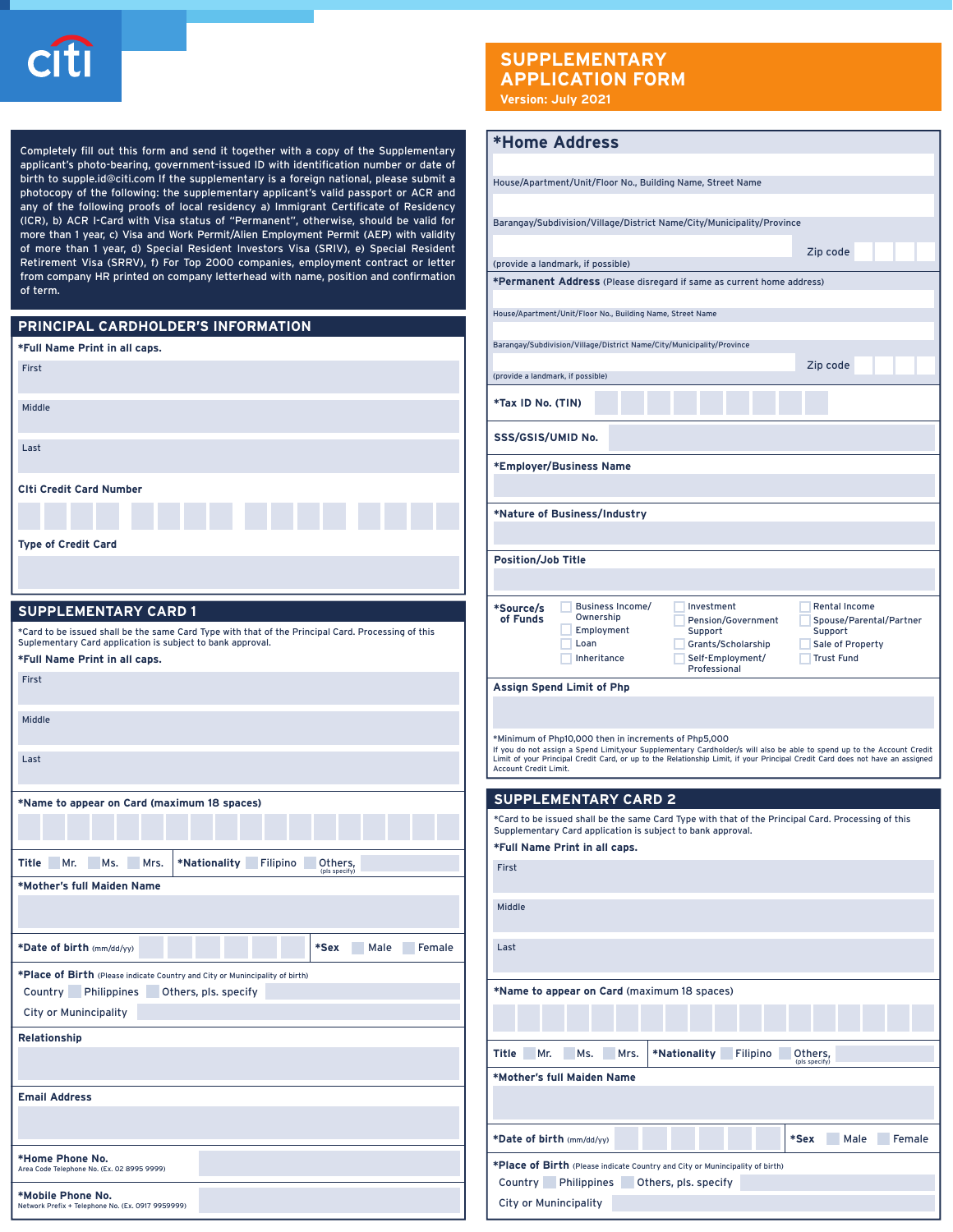| <b>Relationship</b>                                                                                                                                                                                                                                                                   |                                                                                                                               | <b>Interest Rates</b>                                                                                                                                                                                                                                                                       |                                                                                                                                                                                                                                                                                                                                                                        |                                                                                                                                                                                  |
|---------------------------------------------------------------------------------------------------------------------------------------------------------------------------------------------------------------------------------------------------------------------------------------|-------------------------------------------------------------------------------------------------------------------------------|---------------------------------------------------------------------------------------------------------------------------------------------------------------------------------------------------------------------------------------------------------------------------------------------|------------------------------------------------------------------------------------------------------------------------------------------------------------------------------------------------------------------------------------------------------------------------------------------------------------------------------------------------------------------------|----------------------------------------------------------------------------------------------------------------------------------------------------------------------------------|
|                                                                                                                                                                                                                                                                                       |                                                                                                                               | Retail Monthly Effective Interest Rate'                                                                                                                                                                                                                                                     |                                                                                                                                                                                                                                                                                                                                                                        | $2.00\%^{2,3}$                                                                                                                                                                   |
| <b>Email Address</b>                                                                                                                                                                                                                                                                  |                                                                                                                               |                                                                                                                                                                                                                                                                                             | Citi Cash Advance Monthly Effective Interest Rate'                                                                                                                                                                                                                                                                                                                     | 2.04%<br>Inclusive of the Citi Cash                                                                                                                                              |
|                                                                                                                                                                                                                                                                                       |                                                                                                                               |                                                                                                                                                                                                                                                                                             | 1 Interest rates are quoted based on a 30-day period. For months with more (or less) than 30 days, the applicable interest rate shall increase (or decrease<br>accordingly, Interest is compounded monthly, In accordance with the Philippine Accounting Standards (PAS) definition, effective interest rate (EIR) is the                                              |                                                                                                                                                                                  |
|                                                                                                                                                                                                                                                                                       |                                                                                                                               | Amount Due one (1) day after the Statement Date.                                                                                                                                                                                                                                            | rate that exactly discounts estimated future cash flows through the life of the loan to the net amount of loan proceeds. (BSP Circular No. 730, s2011)<br>2 The applicable Retail Monthly Effective Interest Rate is 1.93% based on a Php20,000 availment, on the assumption that the Cardholder pays the Minimun                                                      |                                                                                                                                                                                  |
| *Home Phone No.<br>Area Code Telephone No. (Ex. 02 8995 9999)                                                                                                                                                                                                                         |                                                                                                                               |                                                                                                                                                                                                                                                                                             | 3 Your actual Retail Monthly Effective Interest Rate is indicated on your Monthly Statement of Account<br>4 The applicable Monthly Effective Interest Rate for Citi Cash Advance is 2.04% based on a Php20,000 availment plus Php200 Citi Cash Advance Service                                                                                                         |                                                                                                                                                                                  |
| *Mobile Phone No.<br>Network Prefix + Telephone No. (Ex. 0917 9959999)                                                                                                                                                                                                                |                                                                                                                               | Charge, on the assumption that the Cardholder pays the Minimum Amount Due one (1) day after the Statement Date.<br>Other Fees and Charges for Citi credit cards                                                                                                                             |                                                                                                                                                                                                                                                                                                                                                                        |                                                                                                                                                                                  |
| <b>*Home Address</b>                                                                                                                                                                                                                                                                  |                                                                                                                               | <b>Citi Cash Advance</b><br><b>Service Charge</b>                                                                                                                                                                                                                                           | Php200 per Citi Cash Advance transaction.                                                                                                                                                                                                                                                                                                                              |                                                                                                                                                                                  |
|                                                                                                                                                                                                                                                                                       |                                                                                                                               | Monthly<br><b>Late Charge</b>                                                                                                                                                                                                                                                               | Php1,500 or the unpaid Minimum Amount Due, whichever                                                                                                                                                                                                                                                                                                                   |                                                                                                                                                                                  |
|                                                                                                                                                                                                                                                                                       | House/Apartment/Unit/Floor No., Building Name, Street Name                                                                    |                                                                                                                                                                                                                                                                                             | is lower.<br>Late Charges do not apply to Citi Simplicity+ Card.                                                                                                                                                                                                                                                                                                       |                                                                                                                                                                                  |
|                                                                                                                                                                                                                                                                                       | Barangay/Subdivision/Village/District Name/City/Municipality/Province                                                         |                                                                                                                                                                                                                                                                                             | Your minimum amount due will be either:<br>A. The sum of the items below or P500, whichever is higher;                                                                                                                                                                                                                                                                 |                                                                                                                                                                                  |
|                                                                                                                                                                                                                                                                                       | Zip code                                                                                                                      |                                                                                                                                                                                                                                                                                             | 1. Any Past Due Amount;                                                                                                                                                                                                                                                                                                                                                | 2. Billed Monthly Installments Due of your interest-bearing                                                                                                                      |
| (provide a landmark, if possible)                                                                                                                                                                                                                                                     |                                                                                                                               |                                                                                                                                                                                                                                                                                             | Installment Transactions for the month;<br>3. Billed Interest charge;                                                                                                                                                                                                                                                                                                  |                                                                                                                                                                                  |
|                                                                                                                                                                                                                                                                                       | <b>*Permanent Address</b> (Please disregard if same as current home address)                                                  |                                                                                                                                                                                                                                                                                             | 4. Billed Late Charge:<br>5. Total Amount Due (which includes the billed Monthly<br>Installments Due of your Citi PayLite NOW Installment<br>Transactions for the month) less items 1 to 4, multiplied by<br>the required payment percentage of 1%; and<br>6.1% of the unbilled Principal of your Citi PayLite NOW<br>Installment Transactions;                        |                                                                                                                                                                                  |
| House/Apartment/Unit/Floor No., Building Name, Street Name                                                                                                                                                                                                                            |                                                                                                                               |                                                                                                                                                                                                                                                                                             |                                                                                                                                                                                                                                                                                                                                                                        |                                                                                                                                                                                  |
|                                                                                                                                                                                                                                                                                       | Barangay/Subdivision/Village/District Name/City/Municipality/Province                                                         | <b>Minimum Amount</b>                                                                                                                                                                                                                                                                       |                                                                                                                                                                                                                                                                                                                                                                        |                                                                                                                                                                                  |
| (provide a landmark, if possible)                                                                                                                                                                                                                                                     | Zip code                                                                                                                      | <b>Due</b>                                                                                                                                                                                                                                                                                  | Or:<br>B. Your Total Amount Due if it's less than or equal to $\mathbf{P500}$ .                                                                                                                                                                                                                                                                                        |                                                                                                                                                                                  |
| *Tax ID No. (TIN)                                                                                                                                                                                                                                                                     |                                                                                                                               |                                                                                                                                                                                                                                                                                             |                                                                                                                                                                                                                                                                                                                                                                        | The 1% of the unbilled Principal of your Citi PayLite NOW<br>Installment Transactions is used only for the purpose of<br>computing the Minimum Amount Due, but the same does not |
| SSS/GSIS/UMID No.                                                                                                                                                                                                                                                                     |                                                                                                                               |                                                                                                                                                                                                                                                                                             |                                                                                                                                                                                                                                                                                                                                                                        | form part of your Total Amount Due for the month until it is<br>actually billed. Interest charges will not apply to the portion of                                               |
| the unbilled Principal included in the computation of the<br>*Employer/Business Name<br>Minimum Amount Due. Also, the payment you make corresponding<br>to the said amount will be applied to your billed balance in<br>accordance with the clause on payment application in the Card |                                                                                                                               |                                                                                                                                                                                                                                                                                             |                                                                                                                                                                                                                                                                                                                                                                        |                                                                                                                                                                                  |
| *Nature of Business/Industry                                                                                                                                                                                                                                                          |                                                                                                                               |                                                                                                                                                                                                                                                                                             | Payment section of the Citi Card Agreement.                                                                                                                                                                                                                                                                                                                            | All charges made in foreign currencies (whether online, overseas or                                                                                                              |
|                                                                                                                                                                                                                                                                                       |                                                                                                                               | <b>Foreign Transaction</b><br><b>Service Fee</b>                                                                                                                                                                                                                                            | local transactions) will be automatically converted to Philippine<br>Peso on the posting dates at the prevailing exchange rate<br>determined by Mastercard®/Visa. For transactions in foreign<br>currencies other than US Dollar, the amount will first be converted                                                                                                   |                                                                                                                                                                                  |
| <b>Position/Job Title</b>                                                                                                                                                                                                                                                             |                                                                                                                               |                                                                                                                                                                                                                                                                                             |                                                                                                                                                                                                                                                                                                                                                                        |                                                                                                                                                                                  |
|                                                                                                                                                                                                                                                                                       |                                                                                                                               |                                                                                                                                                                                                                                                                                             |                                                                                                                                                                                                                                                                                                                                                                        | to US Dollar before being converted to its Philippine Peso<br>equivalent. A fee of up to 3.525% will be imposed on the                                                           |
| *Source/s<br>Ownership<br>of Funds                                                                                                                                                                                                                                                    | Business Income/<br>Investment<br><b>Rental Income</b><br>Pension/Government<br>Spouse/Parental/Partner                       |                                                                                                                                                                                                                                                                                             | fees charged by Mastercard/Visa.                                                                                                                                                                                                                                                                                                                                       | converted amount which represents our service fee and assessment                                                                                                                 |
| Employment<br>Loan                                                                                                                                                                                                                                                                    | Support<br>Support<br>Grants/Scholarship<br>Sale of Property                                                                  | <b>Cancellation</b><br><b>Processing Fee</b>                                                                                                                                                                                                                                                |                                                                                                                                                                                                                                                                                                                                                                        | Php300 applicable to Citi PayLite, Citi PayLite after purchase                                                                                                                   |
| Inheritance                                                                                                                                                                                                                                                                           | Self-Employment/<br><b>Trust Fund</b><br>Professional                                                                         |                                                                                                                                                                                                                                                                                             | and Citi PayLite for bank transactions.                                                                                                                                                                                                                                                                                                                                | 4% of unbilled portion of the Principal Amount, applicable to Citi                                                                                                               |
| <b>Assign Spend Limit of Php</b>                                                                                                                                                                                                                                                      |                                                                                                                               |                                                                                                                                                                                                                                                                                             | FlexiBill, Citi Balance Transfer, and Citi Speed Cash.                                                                                                                                                                                                                                                                                                                 |                                                                                                                                                                                  |
|                                                                                                                                                                                                                                                                                       |                                                                                                                               |                                                                                                                                                                                                                                                                                             | Php900 for each approved Citi Speed Cash transaction.                                                                                                                                                                                                                                                                                                                  | Php900 for each approved Citi Balance Transfer transaction.                                                                                                                      |
| *Minimum of Php10,000 then in increments of Php5,000<br>If you do not assign a Spend Limit,your Supplementary Cardholder/s will also be able to spend up to the Account Credit                                                                                                        |                                                                                                                               | <b>Processing</b><br>Fee                                                                                                                                                                                                                                                                    | Php750 for each approved Citi FlexiBill transaction.                                                                                                                                                                                                                                                                                                                   |                                                                                                                                                                                  |
| Account Credit Limit.                                                                                                                                                                                                                                                                 | Limit of your Principal Credit Card, or up to the Relationship Limit, if your Principal Credit Card does not have an assigned |                                                                                                                                                                                                                                                                                             |                                                                                                                                                                                                                                                                                                                                                                        | Php250 for each approved Citi PayLite after purchase transaction.                                                                                                                |
|                                                                                                                                                                                                                                                                                       | CITI CREDIT CARD FEES AND CHARGES                                                                                             | <b>Citi PayAll</b><br><b>Transaction Fee</b>                                                                                                                                                                                                                                                | charged in addition to the payment amount.                                                                                                                                                                                                                                                                                                                             | Up to 3% of Citi PayAll's Payment Amount which will be                                                                                                                           |
| Below is a table of Citi Card Fees and Charges as of July 2021. For the latest and updated Citi Card<br>Agreement, please visit www.citibank.com.ph/cardstandc.                                                                                                                       |                                                                                                                               | <b>Card Replacement</b><br><b>Fee</b>                                                                                                                                                                                                                                                       | Php400 for each replacement card.                                                                                                                                                                                                                                                                                                                                      |                                                                                                                                                                                  |
| <b>Supplementary Card</b><br><b>Annual Membership Fees</b>                                                                                                                                                                                                                            | Free on the First Year                                                                                                        | <b>Card Replacement</b><br>Fee for the Citi<br><b>Prestige Card</b>                                                                                                                                                                                                                         | Existing: Php400 for each replacement card.<br>New: Php800 for each replacement card.<br>(Postponed until further notice)                                                                                                                                                                                                                                              |                                                                                                                                                                                  |
| <b>Card Type</b>                                                                                                                                                                                                                                                                      | <b>Fees</b>                                                                                                                   |                                                                                                                                                                                                                                                                                             |                                                                                                                                                                                                                                                                                                                                                                        | Php1,500 or the highest overlimit amount during the                                                                                                                              |
| <b>Mercury Drug Citi</b><br><b>Shell Citi</b>                                                                                                                                                                                                                                         | <b>Php900</b><br>Php1,200 (Gold) Php1,400 (Platinum)                                                                          | billing period, whichever is lower, (i) If your Relationship Balance,<br>the balance across all your Citi Cards (including unbilled principal<br>on installment transactions, if any, and excluding the bank-initiated<br>charges) exceeds your Relationship Limit (RL), or (ii) where your |                                                                                                                                                                                                                                                                                                                                                                        |                                                                                                                                                                                  |
| <b>Citi Rewards</b>                                                                                                                                                                                                                                                                   | <b>Php1,250</b>                                                                                                               |                                                                                                                                                                                                                                                                                             |                                                                                                                                                                                                                                                                                                                                                                        | Card is on Account Credit Limit, if your account balance (including<br>unbilled principal on installment transactions, if any, and excluding                                     |
| Citi Simplicity+                                                                                                                                                                                                                                                                      | No Annual Membership Fee                                                                                                      | Overlimit<br>Fee                                                                                                                                                                                                                                                                            |                                                                                                                                                                                                                                                                                                                                                                        | the bank-initiated charges) exceeds your Account Credit Limit.<br>The fee will apply on the same day you exceeded your RL or                                                     |
| Citi Cash Back                                                                                                                                                                                                                                                                        | <b>Php1,750</b><br><b>Php2,250</b><br>(Effective January 20, 2021)<br>(Until January 19, 2021)                                |                                                                                                                                                                                                                                                                                             | Account Credit Limit and will be charged to the Card with the<br>transaction that caused the overlimit. The fee will be reflected on<br>your Card's next statement and will only be charged once per<br>month. However, if your Relationship Balance or Account Balance<br>remains overlimit in the succeeding months, the Overlimit Fee will<br>be charged per month. |                                                                                                                                                                                  |
| <b>Citi PremierMiles</b>                                                                                                                                                                                                                                                              | <b>Php2,500</b>                                                                                                               |                                                                                                                                                                                                                                                                                             |                                                                                                                                                                                                                                                                                                                                                                        |                                                                                                                                                                                  |
| <b>Citi Prestige</b>                                                                                                                                                                                                                                                                  | New: Php9,000 <sup>1</sup><br>Existing: Php6,0001<br>(Postponed until further notice)                                         | <b>Returned Check</b>                                                                                                                                                                                                                                                                       | Overlimit Fees do not apply to Citi Simplicity+ Card.                                                                                                                                                                                                                                                                                                                  | Php1,500 will be charged for every check that is returned                                                                                                                        |
| Cardholder is active in a membership year.                                                                                                                                                                                                                                            | The first seven (7) Supplementary Cards for the Citi Prestige Card are free as long as each Supplementary                     | <b>Fee</b>                                                                                                                                                                                                                                                                                  | stop payment order, alterations or erasure, among others.                                                                                                                                                                                                                                                                                                              | or that bounces due to insufficiency of funds, uncollected deposits,                                                                                                             |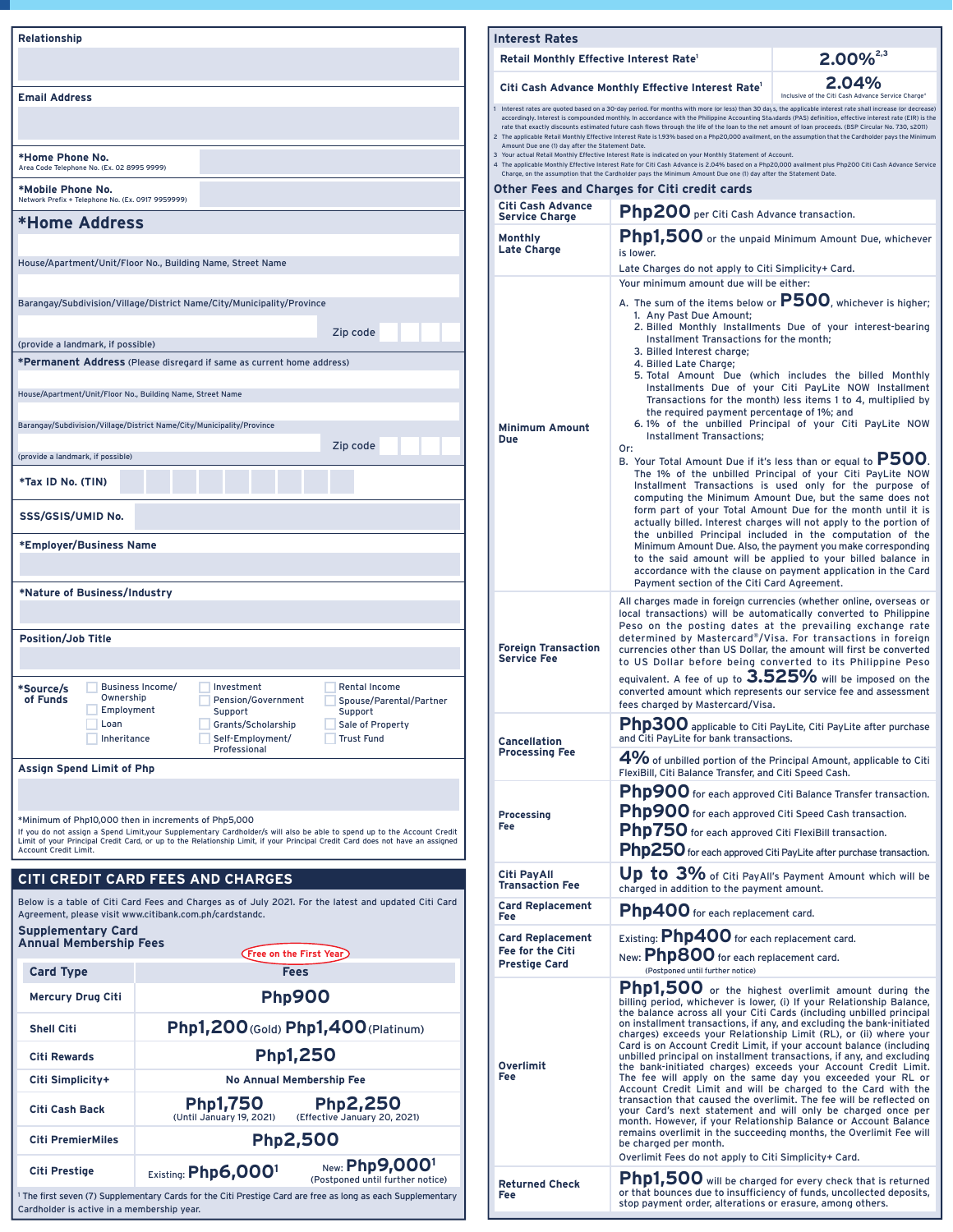| <b>Charge Slip</b>         | Php250 for each charge slip retrieved upon your request, for whatever reason. The same amount will be charged to you for each |
|----------------------------|-------------------------------------------------------------------------------------------------------------------------------|
| Retrieval Fee              | charge slip retrieved by the Bank arising from an invalid dispute.                                                            |
| <b>Attorney's Fees and</b> | In case of default in payment, you will need to pay, in addition to                                                           |
| <b>Other Judicial</b>      | Late and Interest charges, the cost of collection and/or attorney's                                                           |
| <b>Expenses</b>            | fees and litigation and judicial expenses, as applicable.                                                                     |

For the latest Citi Card Fees and Charges, please visit www.citibank.com.ph/cardsrandf.

## **CUSTOMER CONFIRMATION AND DECLARATION**

On this application form, the term "Card" means any credit card issued by Citibank, N.A. Philippine Branch ("Bank"), The terms "I/we", "my/our", "me/us" and "Applicant/s" refer to the person/s who has/have applied for a Supplementary Card/s with Citibank, N.A. - Philippine Branch (the "Bank"), whose application may or may not be approved. The term "Cardholder" means the person who has been issued by the Bank one or more Cards, including a Supplementary Card.

I/We agree to the following terms and conditions:

# **MONTHLY INSTALLMENT DUE / MID**

# 1. For Citi PayLite NOW

The Monthly Installment Due (MID) will be billed and reflected on my Statement of Account after the Posting Date/Conversion Date/Processing Date as [Merchant Name (001:00x)] and so forth. I may compute the monthly installment due ("Monthly Installment Due" or "MID") using the following formula:

# **Principal Amount Term**

Where Term is the number of months that I chose for the Installment Transaction.

The MID of my Citi PayLite NOW Installment Transaction comprises the billed Principal of my Installment Transaction.

1% of the billed MID and 1% of the unbilled Principal of my Citi PayLite NOW Installment Transaction will be included in the Minimum Amount Due in the SOA until the end of the Term of the Installment Transaction.

**The Bank will charge the interest rate and/or fees, if any, as disclosed at the date of availing the installment transaction which shall be applicable during its entire Term. No additional fees and interest will be charged for this Installment Transaction, ONLY if the Bank receives (or had received) payment in full of the Total Amount Due stated on my monthly Statement of Account by the payment due date every month until I have paid all installments. However, if the Bank did not receive the full payment of the Total Amount Due as indicated in my current or previous monthly statement of account, (i) the billed monthly installment due in the current statement, and (ii) any unpaid portion of any previous monthly installment(s) due in my current Statement of Account will be subject to daily interest at the Retail Interest Rate as set out in the statement of account. This daily interest on the installment will be charged from one day after statement date until:**

- **i. one day before the payment date of the installment transaction, if I pay the Total Amount Due on or before the payment due date OR**
- **ii. the date I pay the full Total Amount Due after the Payment Due Date.**

**Interest will be compounded on a monthly basis.**

**The Citi PayLite NOW Transaction will take more than the scheduled Term to pay off in full if only the Minimum Amount Due is paid.** 

**In addition, if the Bank does not receive the full payment of the Minimum Amount Due by the Payment Due Date, I must also pay the applicable Monthly Late Charge.** 

**2. For Citi Balance Transfer, Citi FlexiBill, Citi PayLite after purchase, Citi PayLite for bank transactions, and Citi Speed Cash**

I may compute the MID using the following formula:

## **Principal Amount x [1+(Converted Monthly Factor Rate x Term)]**

#### **Term**

Where Term is the number of months that I will be paying for the Principal Amount and Interest. Each MID of my Installment Transaction will be included in the Minimum Amount Due in my SOA until the end of the Term of the Installment Transaction.

My availment of the Installment Facility means I agree to pay the interest on the Principal Amount on the dates specified in my SOA at the applicable Converted Monthly Factor Rate (CMFR) and effective interest rate per annum based on the outstanding principal balance and the Term.

The MID of my Installment Transaction comprises the billed Principal and interest components, which are computed on a diminishing balance basis. The Interest and principal components of the MID vary each month and are computed as follows:

- **Interest component:** Prior month's outstanding principal balance x monthly Effective Interest Rate (EIR), where monthly EIR = (1 + Annual EIR)1/12 - 1.
- **Principal portion:** Monthly Installment Due Interest component for the month.

I agree that charging of the Principal Amount is deferred for the first Statement of Account, and acknowledge that I will pay an initial interest in consideration of the longer payment period provided to me to repay the Principal Amount. The MIDs will be reflected on my second and succeeding Statements of Account after the approval date, wherein interest will be computed as set out above.

The initial interest is computed based on the actual number of days from the approval date of my Installment Transaction to my first statement date after the said approval date, and will be charged on my first SOA issued following approval date. The Initial Interest is calculated by multiplying (i) the approved Principal Amount, (ii) the applicable monthly EIR, and (iii) the number of days from approval date to the first statement date; and dividing the total by 30 days. It will be reflected on my SOA as the charge on Month 0 [Installment Facility or Merchant name Initial Int]. The MID will be reflected on my second SOA from the approval date and succeeding SOAs as [Installment Facility or Merchant Name (001:00x)] and so forth.

**The Bank will charge the interest rate and/or fees as disclosed at the date of availing the Installment Transactions which shall be applicable during its entire Term and no additional fees and interest will be charged for this Installment Transaction, ONLY if I pay in full the Total Amount Due of my SOA by the Payment Due Date every month until I have paid all installments. However, if I pay (or had paid) an amount that is:**

- **i. Equal to or greater than the Minimum Amount Due but less than the Total Amount Due indicated in my current (or previous) SOA, the billed portion of the Principal Amount of my MID in my current SOA will be subject to the prevailing monthly retail interest charge from one day after Statement Date to one day before payment date. Interest will be compounded on a monthly basis.**
- **ii. less than the Minimum Amount Due as reflected in your current (or previous) monthly SOA, the billed portion of the Principal Amount of your MID will be subject to the prevailing**

 **monthly retail interest charge from one day after Statement Date to one day before payment date, and additionally any unpaid portion of the billed portion of the Principal Amount of your MID will also be subject to the prevailing monthly retail interest charge from the payment date to the next Statement Date. Interest will be compounded on a monthly basis. Usual Late Charges will also apply.**

### **APPLICANT'S INFORMATION**

I/We declare that the above information on this application form and the information in the submitted documents are true, correct and updated; and the said documents are genuine and duly executed.

I/We understand that any falsification related to my/our application is sufficient ground for legal action and rejection of my/our application. I/We understand that if my/our application is denied, the Bank has no obligation to furnish the reason for such rejection.

**CONSENT FOR PROCESSING, PROFILING AND SHARING OF DATA AND INFORMATION (Citi's Data Privacy Terms)**

Please read these provisions (the "Consent") on Citi Processing, Profiling and Sharing of Data and Information thoroughly. Capitalized terms used herein shall have the meanings set forth in Citi's Data Privacy Statement (version I, 3/31/2017), the terms of which are incorporated herein by reference. Citi's Data Privacy Statement ("Data Statement") can be viewed online at www.citibank.com.ph/DataPrivacyStatement.

The words "I/We", "Me/Us" and "My/Our" refer to you as a banking, brokerage, credit, debit or prepaid card or loan prospect/applicant or client or Relevant Individual of a Data Subject of Citibank, N.A. Philippine Branch (Citibank) or Citicorp Financial Services and Insurance Brokerage Phillppines, Inc. (CFSI) or any other entity owned or controlled by Citigroup Inc. in the Philippines (collectively, "Citi"). The words "You" and "Your" refer to Citi.

**1.** I/We agree that my/our application, enrollment, purchase, maintenance, access or continued use of any of Citi's products and services shall be deemed as my/our acceptance and agreement to be bound by the provisions of these terms.

I/We hereby agree that all Personal Data (as defined under the Data Privacy Law of 2012 and its implementing rules and regulations), customer data and account or transaction information or records (collectively, the "Information") relating to me/us with you from time to time may be processed, profiled or shared to, by and between Citigroup Inc., and any of its affiliates and subsidiaries (collectively, "Citigroup") or each of the Authority (foreign or domestic) or Data Recipients (whether in or outside the Philippines) and for the purposes as set out in Citi's Data Statement in force provided by you to me/us from time to time or for compliance with any law, regulation, government requirement, treaty, agreement or policy or as required by or for the purpose of any court, legal process, examination, inquiry, audit or investigation of any Authority. The aforesaid terms shall apply notwithstanding any applicable non-disclosure agreement.

I/We acknowledge that such Information may be processed or profiled by or shared with jurisdictions which do not have strict data protection or data privacy laws.

**2.** I/We agree that the Data Statement from time to time in force shall in all respects apply in relation to my/our application, account and any matter arising therefrom or incidental thereto. I/We agree that the Data Statement is deemed to be incorporated by reference into this Consent.

**3.** I/We understand and agree that I/we must provide you with such information as you may require from time to time to enable you or Citigroup or relevant Data Recipient to comply with any law or regulation, government requirement, treaty, agreement or policy or as required by or for the purpose of any court, legal process, examination, inquiry, audit or investigation of any Authority.

**4.** I/We acknowledge that you may use voice recognition technology to collect and analyze my/our voiceprint biometric data for the purpose of identity verification when I/we give instructions through the phone.

**5.** I/We consent, in connection with any proposed novation, assignment, transfer or sale of any of your rights and/or obligations with respect to or in connection with my/our account and any products, facilities and services available in connection with the account, to any novatee, assignee, transferee, purchaser or any other person participating or otherwise involved in such transaction, to the disclosure, to any such person, by you, of any and all Information which may be required in relation thereto.

**6.** I/We understand and consent that the processing, profiling and sharing apply during the prospecting and application stages, as well as for the duration of and even after the rejection, termination, closure or cancellation of the account or relationship or Services (collectively "Termination") for a period of at least ten (10) years from the Termination of my/our last existing account or relationship or that of the Relevant Individual as determined by you. Where you deem it necessary or are required to fulfill foreign and domestic legal, regulatory, governmental, tax, law enforcement and compliance requirements and disclosure to each of the Authority or Industry Organization, I/we understand and consent that the storage will be made even after a period of ten (10) years from such Termination until the final conclusion of any requirement or disclosure obligation, dispute or action.

**7.** I/We agree that Citibank may use our Personal Data and other Information for automated processing and automated decision-making in connection with the prospecting, application, establishment, maintenance, renewal, reissuance, collection, cancellation and closure of my/our account/s, relationship/s and/or card/s, including the provision of Services.

**8.** For any update, change, supplement, reconfirmation or remediation of the Data Statement and/or these consents, I/we hereby specifically authorize the following to accept the Data Statement and to provide the consents anew to you on my/our behalf in any acceptable form or evidence as determined by you:

- **a.** any one of the accountholders in a joint account or relationship;
- **b.** principal cardholder in a card account or relationship;
- **c.** any one of the security party or guarantor in a borrowing account or relationship;
- **d.** company representative in an institutional or corporate client, a merchant party, a commercial card or prepaid card account or relationship; or
- **e.** where any one of the above is not present as determined by you, any person as has been authorized by me/us to act on my/our behalf.

**9.** These provisions shall be in addition to, and not in substitution for, any other provision agreed to between Citi and me/us (whether before or after the date hereof) which gives broader rights of disclosure to Citi than contained herein.

## **PRODUCT AND SERVICE OFFERS**

I/We agree that Citibank may process, profile and share my/our Personal Data and other Information to Citibank's offices, branches, subsidiaries, affiliates, agents, representatives, and third-party service providers and other Data Recipients, to offer, solicit, sell, and conduct marketing activities through mail, email, fax, SMS, telephone or other means of communication, including social media, for the duration of and even after the closure or cancellation of the account. This serves as my/our consent for any transfer, disclosure and processing of my/our name, address, contact details, and other relevant Information to, between and among Citibank's offices, branches, subsidiaries, affiliates, agents and representatives and certain companies for the said purposes and under applicable laws and regulations.